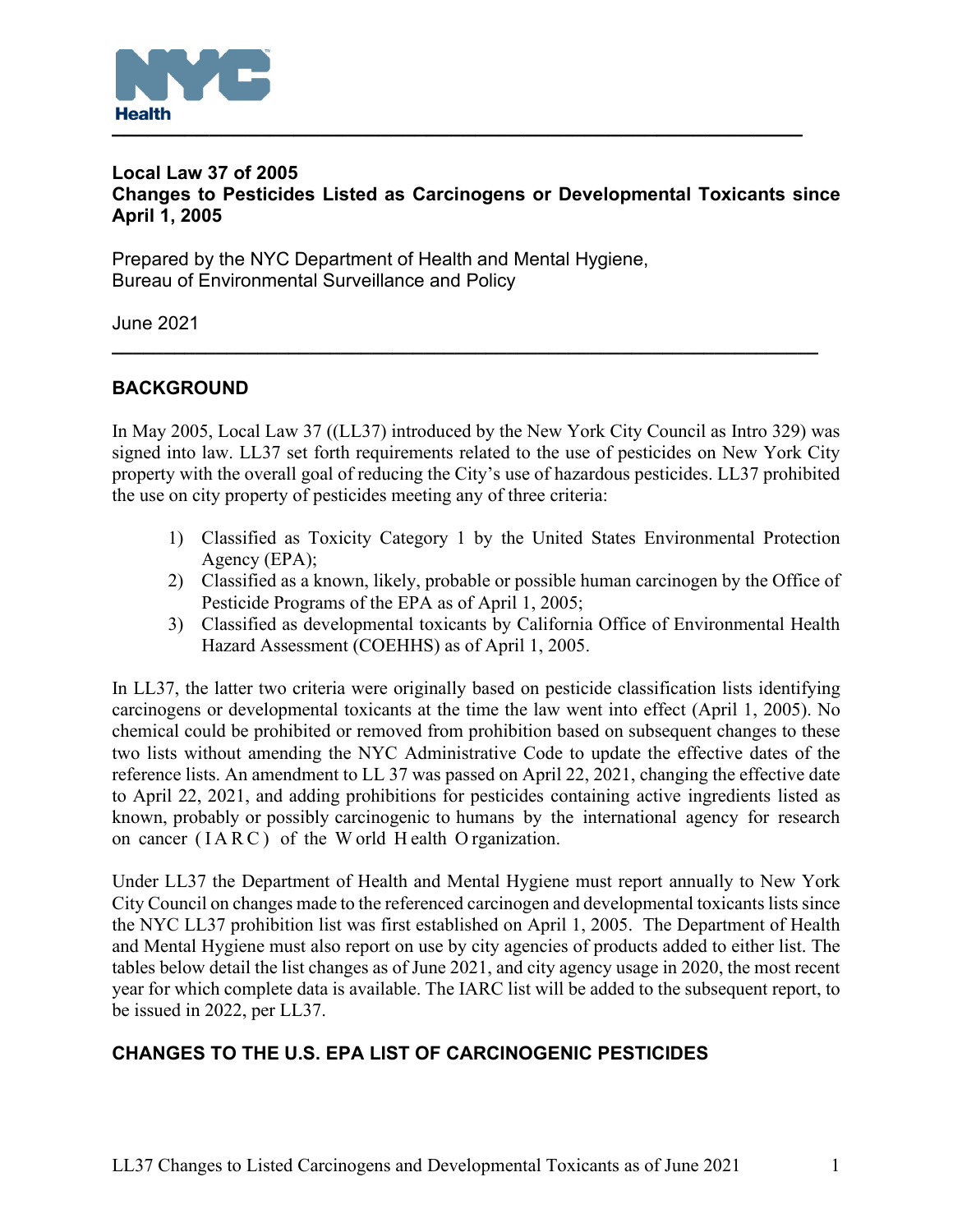**Table 1** below lists chemicals that were determined to have carcinogenic properties by the EPA Office of Pesticide Programs since April 1, 2005 and the quantities of pesticide products containing each of those chemicals used by city agencies in 2020. In 2019, the insecticide Pethoxamid was added to the list of carcinogenic chemicals and was not used by city agencies in 2020. No chemicals previously added to the list were used by agencies in 2020.

**Table 2** lists the chemicals that were removed from the EPA carcinogen list since April 1, 2005, because they are no longer classified as having carcinogenic properties by the EPA Office of Pesticides. Pyrethrins, the botanical extracts of the chrysanthemum flower, are a very common active ingredient in various insecticide formulations and were removed from the list in 2008.

|                                |                                                                                                                  |                    | <b>Number of EPA-</b><br>registered<br>products<br>containing | <b>Total quantity</b><br>used by NYC<br>agencies in 2020 |
|--------------------------------|------------------------------------------------------------------------------------------------------------------|--------------------|---------------------------------------------------------------|----------------------------------------------------------|
| <b>Chemical name</b>           | <b>EPA cancer classification</b>                                                                                 | <b>Report Date</b> | chemical                                                      |                                                          |
| Penoxsulam                     | Suggestive Evidence<br>of<br>Carcinogenicity,<br>but Not<br>Sufficient to Assess Human<br>Carcinogenic Potential | 3/24/2004          | 63                                                            | None                                                     |
| Tetrachlorvinphos<br>(Gardona) | Group C--Possible Human<br>Carcinogen                                                                            | 12/21/2016         | 38                                                            | None                                                     |
| Sedaxane                       | Likely to Be Carcinogenic to<br>Humans                                                                           | 5/18/2011          | 28                                                            | None                                                     |
| Metaldehyde                    | $\overline{of}$<br>Evidence<br>Suggestive<br>Carcinogenic Potential                                              | 6/23/2005          | $\overline{24}$                                               | None                                                     |
| S-Dimethenamid                 | Group C--Possible Human<br>Carcinogen                                                                            | 8/27/2008          | 14                                                            | None                                                     |
| Penflufen                      | Evidence<br>of<br>Suggestive<br>Carcinogenic Potential                                                           | 3/30/2011          | 11                                                            | None                                                     |
| Flonicamid                     | Likely to be Carcinogenic to<br><b>Humans</b>                                                                    | 2/24/2005          | 9                                                             | None                                                     |
| Nitrapyrin                     | Of<br>Suggestive Evidence<br>Carcinogenic Potential                                                              | 9/22/2016          | 9                                                             | None                                                     |
| Penthiopyrad                   | Suggestive Evidence<br>of<br>Carcinogenic Potential                                                              | 10/18/2011         | 8                                                             | None                                                     |
| Ethaboxam                      | $\overline{of}$<br>Suggestive Evidence<br>Carcinogenic Potential                                                 | 3/23/2006          | 8                                                             | None                                                     |
| Pyrasulfotole                  | Likely to be Carcinogenic to<br><b>Humans</b>                                                                    | 5/17/2007          | 6                                                             | None                                                     |
| Orthosulfamuron                | Of<br>Suggestive Evidence<br>Carcinogenic Potential                                                              | 10/26/2006         | 6                                                             | None                                                     |
| Fluensulfone                   | Suggestive Evidence<br>Of<br>Carcinogenic Potential                                                              | 5/7/2014           | 5                                                             | None                                                     |
| Afidopyropen                   | Of<br>Suggestive Evidence<br>Carcinogenic Potential                                                              | 1/24/2018          | 5                                                             | None                                                     |
| Dichloran                      | Of<br>Suggestive Evidence<br>Carcinogenic Potential                                                              | 5/11/2006          | $\overline{4}$                                                | None                                                     |
| Tembotrione                    | Suggestive<br>Evidence<br>of<br>Carcinogenic Potential                                                           | 5/22/2007          | $\overline{4}$                                                | None                                                     |
| Cyflumetofen                   | Suggestive<br>Evidence<br>Of<br>Carcinogenic Potential                                                           | 12/30/2013         | $\overline{3}$                                                | None                                                     |

### **Table 1: Chemicals added to U.S. EPA list of carcinogenic pesticides**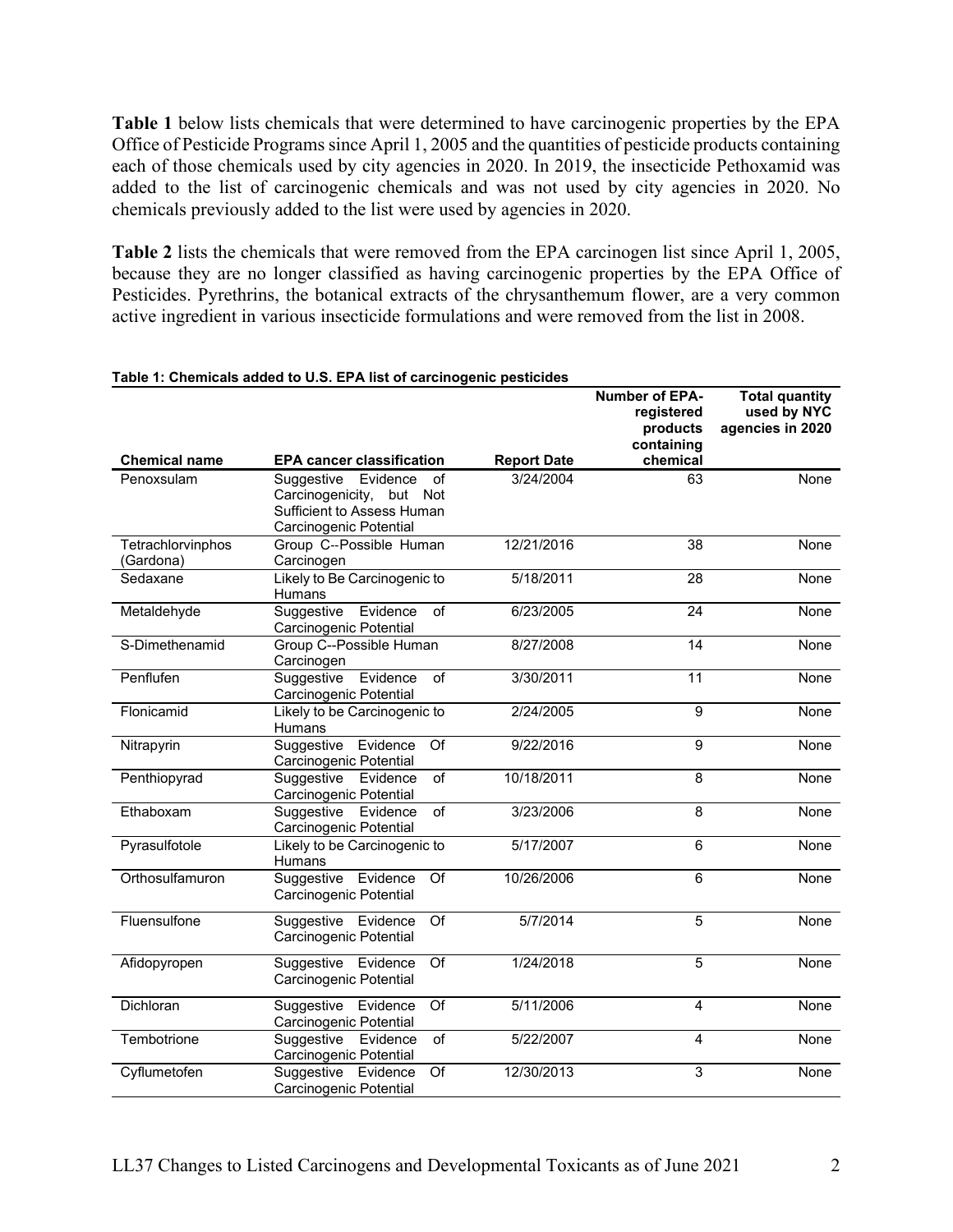| <b>Chemical name</b>              | <b>EPA cancer classification</b>                                                                                       |                                | <b>Number of EPA-</b><br>registered<br>products<br>containing<br>chemical | <b>Total quantity</b><br>used by NYC<br>agencies in 2020 |
|-----------------------------------|------------------------------------------------------------------------------------------------------------------------|--------------------------------|---------------------------------------------------------------------------|----------------------------------------------------------|
| Metrafenone                       | Suggestive<br>Evidence<br>of                                                                                           | <b>Report Date</b><br>7/6/2006 | 3                                                                         | <b>None</b>                                              |
| Spirodiclofen                     | Carcinogenic Potential<br>Likely to be Carcinogenic to<br><b>Humans</b>                                                | 6/10/2004                      | $\overline{2}$                                                            | None                                                     |
| Furfural                          | Likely To Be Carcinogenic<br>To Humans                                                                                 | 2/6/2014                       | $\overline{2}$                                                            | None                                                     |
| Tioxazafen                        | Likely to Be Carcinogenic to<br><b>Humans</b>                                                                          | 9/20/2016                      | $\overline{2}$                                                            | <b>None</b>                                              |
| Pethoxamid                        | Suggestive Evidence<br>Of<br><b>Carcinogenicity Potential</b>                                                          | 4/15/2019                      | $\overline{2}$                                                            | None                                                     |
| Sodium<br>bichromate<br>dihydrate | Likely To Be Carcinogenic<br>To Humans                                                                                 | 7/1/2009                       | 1                                                                         | None                                                     |
| Tolpyralate                       | Evidence<br>of<br>Suggestive<br>Carcinogenic Potential.                                                                | 1/18/2017                      | $\mathbf 0$                                                               | None                                                     |
| Resmethrin                        | Likely to be Carcinogenic<br>to Humans                                                                                 | 5/25/2005                      | $\overline{0}$                                                            | None                                                     |
| Thiacloprid                       | Likely to be Carcinogenic to<br><b>Humans</b>                                                                          | 10/31/2012                     | 0                                                                         | None                                                     |
| Pirimicarb                        | Suggestive<br>Evidence<br>of<br>Carcinogenicity,<br>but<br>not<br>sufficient to assess human<br>carcinogenic potential | 7/13/2005                      | 0                                                                         | <b>None</b>                                              |
| Dithianon                         | Suggestive Evidence<br>of<br>Carcinogenic Potential                                                                    | 2/23/2006                      | 0                                                                         | <b>None</b>                                              |
| Benthiavalicarb-<br>isopropyl     | Likely to be Carcinogenic to<br><b>Humans</b>                                                                          | 10/18/2005                     | 0                                                                         | None                                                     |
| Cumyluron                         | Suggestive Evidence<br>of<br>Carcinogenic Potential                                                                    | 6/11/2008                      | 0                                                                         | None                                                     |
| Mepanipyrim                       | Likely to be Carcinogenic to<br>Humans                                                                                 | 4/20/2004                      | 0                                                                         | None                                                     |
| Fenpropidin                       | Suggestive Evidence<br>of<br>Carcinogenic Potential                                                                    | 6/9/2009                       | 0                                                                         | None                                                     |
| Sodium dichromate                 | Likely to be Carcinogenic to<br><b>Humans</b>                                                                          | 7/1/2009                       | 0                                                                         | None                                                     |
| Hexavalent<br>Chromium (CrVI)     | Likely to be Carcinogenic to<br><b>Humans</b>                                                                          | 7/1/2009                       | 0                                                                         | None                                                     |
| Cyflufenamid                      | Likely to be Carcinogenic to<br>Humans                                                                                 | 6/22/2010                      | $\pmb{0}$                                                                 | None                                                     |
| Ethiprole                         | of<br>Suggestive<br>Evidence<br>Carcinogenic Potential                                                                 | 10/28/2010                     | 0                                                                         | None                                                     |
| Isopyrazam                        | Likely To Be Carcinogenic<br>To Humans                                                                                 | 2/2/2011                       | 0                                                                         | None                                                     |
| Pyrazachlor                       | Likely To Be Carcinogenic<br>To Humans                                                                                 | 9/20/2011                      | $\pmb{0}$                                                                 | None                                                     |
| Fenpicoxamid<br>$(XDE -$<br>777)  | Suggestive<br>Evidence<br>Of<br>Carcinogenic Potential                                                                 | 8/24/2017                      | 0                                                                         | None                                                     |

(Sources: *Chemicals Evaluated for Carcinogenic Potential*, Office of Pesticide Programs, U.S. EPA, 2020; EPA Pesticide Product Information System; NYC LL37 Agency Reporting Data)

### **Table 2: Chemicals removed from the U.S. EPA list of carcinogenic pesticides**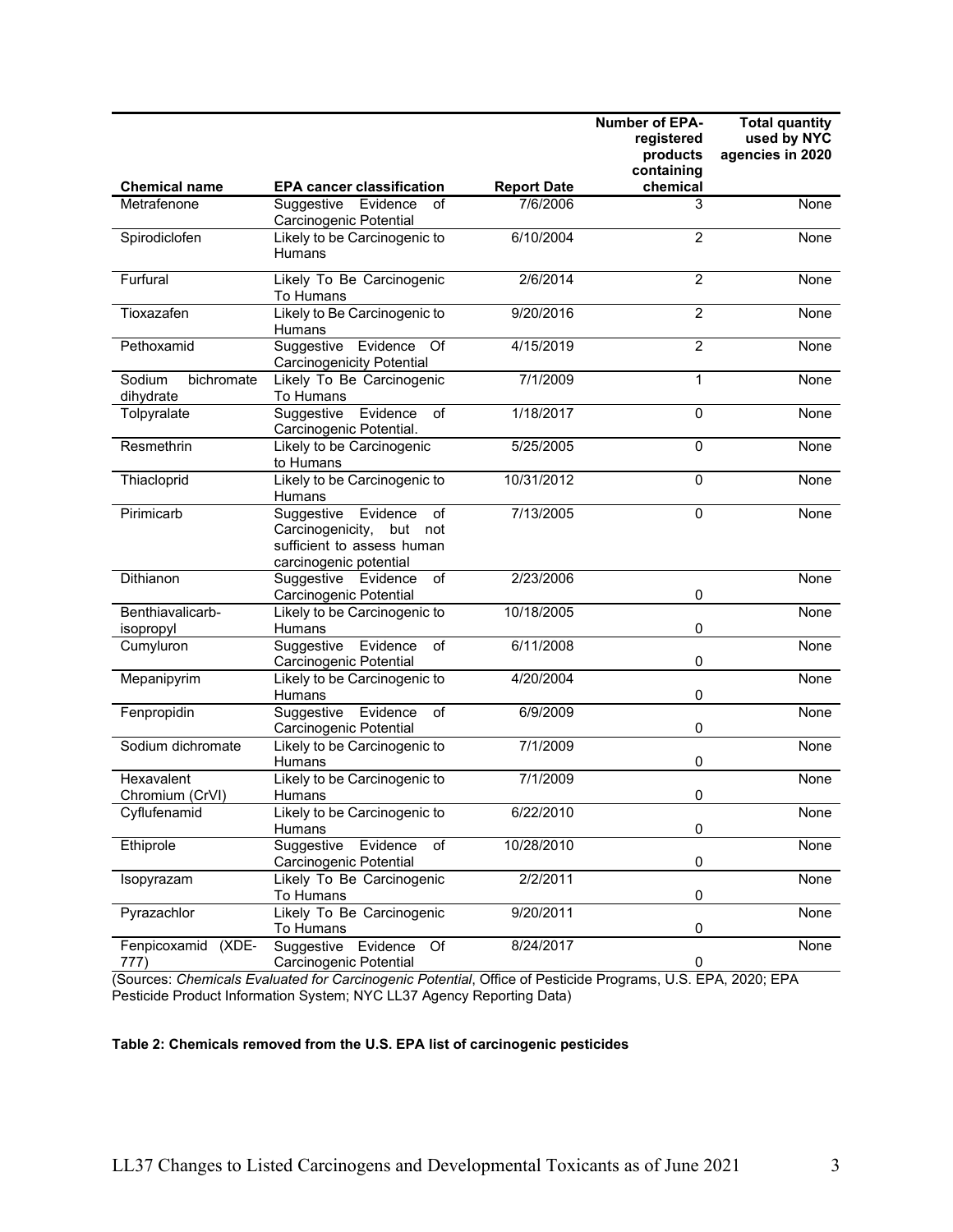|                                    |                                                                                                                                                         |                    | <b>Number of EPA-</b><br>registered products<br>that contain this       |
|------------------------------------|---------------------------------------------------------------------------------------------------------------------------------------------------------|--------------------|-------------------------------------------------------------------------|
| <b>Chemical name</b>               | <b>EPA cancer classification</b>                                                                                                                        | <b>Report Date</b> | chemical                                                                |
| Pyrethrins                         | Not Likely To Be Carcinogenic To Humans at<br>doses that do not cause mitogenic response in<br>the liver cell proliferation                             | 2/14/2008          | 547                                                                     |
| Thiamethoxam                       | Not Likely To Be Carcinogenic To Humans at<br>doses that do not cause a mitogenic response<br>in the liver                                              | 6/13/2005          | 78                                                                      |
| Ethofenprox                        | Not Likely To Be Carcinogenic To Humans                                                                                                                 | 2/8/2006           | 64                                                                      |
| Fomesafen                          | Not Likely To Be Carcinogenic To Humans                                                                                                                 | 11/3/2005          | 58                                                                      |
| Ortho-phenylphenol                 | Descriptors: Not Likely To Be<br><b>Multiple</b><br>Carcinogenic To Humans At Doses That Do<br>Not Alter Rat Thyroid Hormone Homeostasis                | 10/12/2005         | 53                                                                      |
| Simazine                           | Not Likely to be Carcinogenic to Humans                                                                                                                 | 4/14/2005          | 25                                                                      |
| Para-dichlorobenzene               | Not Likely To Be Carcinogenic To Humans                                                                                                                 | 6/5/2007           | $\overline{17}$                                                         |
| Ortho-phenylphenol,<br>sodium salt | Not Likely To Be Carcinogenic To Humans                                                                                                                 | 10/12/2005         | 13                                                                      |
| Sulfosulfuron                      | Not Likely to be Carcinogenic to Humans                                                                                                                 | 12/16/2008         | 10 <sup>°</sup>                                                         |
|                                    | Not likely to be carcinogenic to humans at<br>doses that do not cause an irritation response                                                            | 10/13/2010         |                                                                         |
| Folpet                             | in the mucosal epithelium                                                                                                                               |                    | 9                                                                       |
| Cyproconazole                      | Not Likely To Be Carcinogenic To Humans                                                                                                                 | 12/4/2007          | $\overline{6}$                                                          |
| Acrolein                           | Not Likely To Be Carcinogenic To Humans                                                                                                                 | 3/25/2008          | 4                                                                       |
| Propazine                          | Not Likely To Be Carcinogenic To Humans                                                                                                                 | 12/8/2005          | $\overline{2}$                                                          |
| Methyl<br>isothiocyanate<br>(MITC) | There are insufficient data to characterize the<br>cancer risk of MITC<br>a Chamisale Evaluated for Cominensatio Detential Office of Desticide Dresmans | 4/30/2009          | $\overline{110}$ $\overline{501}$ $\overline{2020}$<br>$F^{\mathsf{A}}$ |

(Sources: *Chemicals Evaluated for Carcinogenic Potential*, Office of Pesticide Programs, U.S. EPA, 2020; EPA Pesticide Product Information System; NYC LL37 Agency Reporting Data)

## **CHANGES TO THE CALIFORNIA DEVELOPMENTAL TOXICANT LIST**

Eight pesticides have been added to the developmental toxicants list from the California Office of Environmental Health Hazard Assessment since April 1, 2005. Two of those chemicals, Carbaryl and Molinate, were already classified by EPA as carcinogens and, thus, are already prohibited under LL37. No pesticides were added to the list in 2020. In 2017 the organophosphate insecticide Chlorpyrifos was added due to developmental toxicity. City agencies used 54.6 gallons and 159.0 pounds in 2020 exclusively on golf courses, which are exempt from prohibitions. Only five other chemicals have been added as developmental toxicants since 2005: Nitrobenzene and Avermectin in 2010 and the three triazine herbicides, mainly used in agriculture, in 2016. Nitrobenzene is not contained in any products currently registered by the EPA, and Avermectin is a component of numerous containerized insecticide baits but is exempt from prohibition under LL37 in containerized form. This chemical was used by agencies prior to being placed on this list, and it continues to be used in containerized baits. Table 3 below summarizes the number of registered products and quantities of pesticide products containing each chemical used by city agencies in 2020.